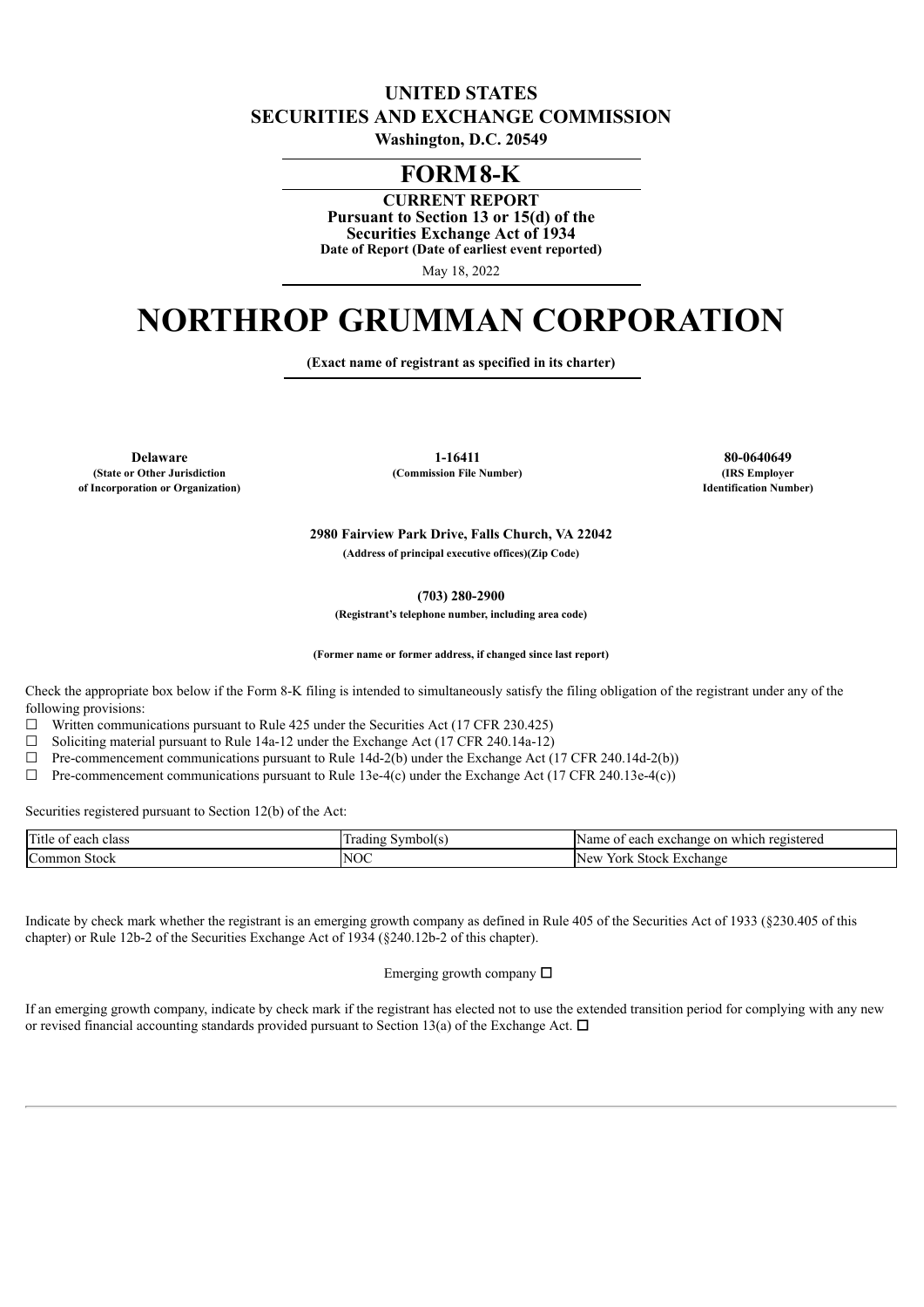#### **ITEM 5.07. Submission of Matters to a Vote of Security Holders.**

At the 2022 Annual Meeting held on May 18, 2022, shareholders considered and approved the three proposals that management presented, each of which is described in more detail in the Company's Proxy Statement filed on April 1, 2022.

The results detailed below for the proposals presented at the Annual Meeting represent the final voting results as certified by the Inspectors of Election.

#### **Management Proposals**

#### Proposal 1

The shareholders elected the following thirteen directors: Kathy J. Warden, David P. Abney, Marianne C. Brown, Donald E. Felsinger, Ann M. Fudge, William H. Hernandez, Madeleine A. Kleiner, Karl J. Krapek, Graham N. Robinson, Gary Roughead, Thomas M. Schoewe, James S. Turley and Mark A. Welsh III.

| <b>Director</b>      | For           | <b>Against</b> | <b>Abstain</b> | <b>Broker Non-Vote</b> |
|----------------------|---------------|----------------|----------------|------------------------|
| Kathy J. Warden      | 123,611,868   | 3,464,295      | 384,278        | 13,097,094             |
| David P. Abney       | 125,371,631   | 1,481,768      | 607,041        | 13,097,094             |
| Marianne C. Brown    | 124,584,674   | 2,271,287      | 604,480        | 13,097,094             |
| Donald E. Felsinger  | 121,781,149   | 5,074,906      | 604,385        | 13,097,094             |
| Ann M. Fudge         | 124,794,210   | 2,123,900      | 542,331        | 13,097,094             |
| William H. Hernandez | 125,219,521   | 1,648,243      | 592,676        | 13,097,094             |
| Madeleine A. Kleiner | 120, 113, 280 | 4,534,989      | 2,812,172      | 13,097,094             |
| Karl J. Krapek       | 123,086,859   | 3,793,132      | 580,450        | 13,097,094             |
| Graham N. Robinson   | 125,539,914   | 1,357,177      | 536,350        | 13,097,094             |
| Gary Roughead        | 124,896,811   | 2,053,703      | 509,927        | 13,097,094             |
| Thomas M. Schoewe    | 120,639,592   | 6,239,088      | 581,761        | 13,097,094             |
| James S. Turley      | 118,334,949   | 8,536,751      | 588,741        | 13,097,094             |
| Mark A. Welsh III    | 125.574.159   | 1.366.178      | 520.105        | 13.097.094             |

## Proposal 2

The shareholders approved, on an advisory basis, the compensation of the Company's named executive officers, with a vote of:

| ror         | Against | Abstain | <b>Broker Non-Vote</b> |
|-------------|---------|---------|------------------------|
| 122,047,000 | 296.524 | 116,900 | 097 094                |

### Proposal 3

The shareholders ratified the appointment of Deloitte & Touche LLP as the Company's independent auditor for the fiscal year ending December 31, 2021 with a vote of 134,598,218 shares for, 5,491,213 shares against and 467,184 abstentions.

#### **Shareholder Proposal**

#### Proposal 4

The shareholder proposal to change the ownership threshold for shareholders to call a special meeting received votes representing just over 50% of votes cast.

| For        | <b>Against</b> | Abstain | <b>Broker Non-Vote</b> |
|------------|----------------|---------|------------------------|
| 63,526,028 | 62,532,722     | 396 747 | 3 097 094              |

The Board of Directors will carefully consider the shareholders' votes on these proposals and the feedback received in the course of our shareholder engagement.